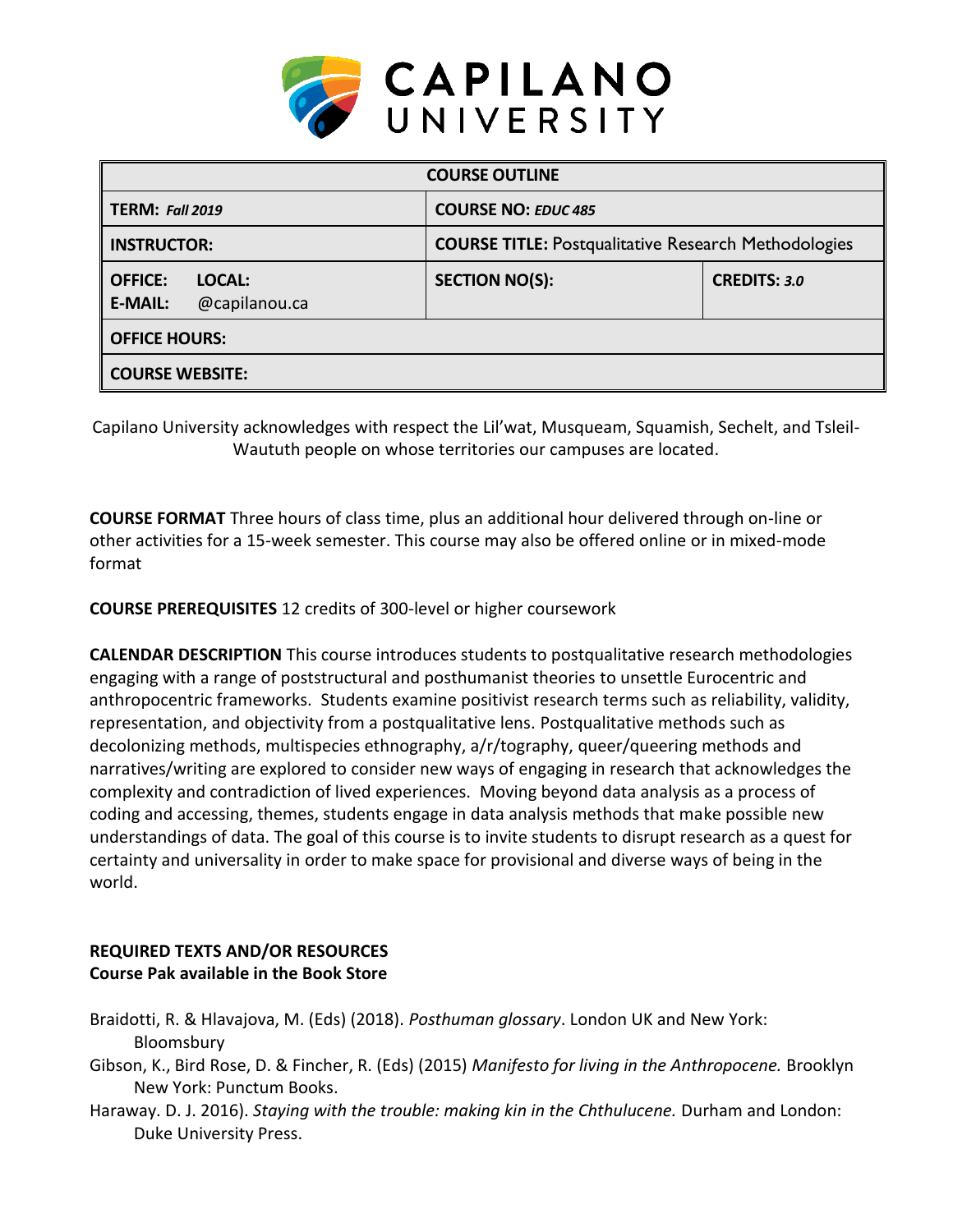- Heckman, S. (2010). *The material of knowledge: feminist disclosures.* Bloomington and Indianapolis: Indiana University Press.
- Hodgins, D. (Ed) (2019). *Feminist research for 21st Century Childhoods: Common worlds methods.* New York: Bloomsbury
- Moss, P. (2019). *Alternative narratives in early childhood: an introduction for students and practitioners.* New York: Routledge.
- Pacini-Ketchabaw, V. & Taylor, A. (Eds) (2015). *Unsettling the colonial places and spaces of early childhood education*. New York: Routledge.
- St. Pierre, E. A. & Pillow, W. S. (Eds). (2000). *Working the ruins: feminist poststructural theory and methods in education*. New York: Routledge
- Taylor. C. A. & Hughes, C. (Eds) (2016). *Posthuman research practices in education*. London: Palgrave Macmillan
- Tuck, E. & McKenzie, M. (Eds). (2015). *Place in research: theory, methodology, and methods.* New York: Routledge.
- Tuhiwai Smith, L., Tuck, E. & Yang, K. W. (Eds). (2019). *Indigenous and decolonizing studies in education: mapping the long view*. New York: Routledge.
- Youngblood Jackson, A. & Mazzei, L. (Eds) (2012). *Thinking with Theory in Qualitative Research: Viewing Data Across Multiple Perspectives*. New York: Routledge.

### **COURSE STUDENT LEARNING OUTCOMES**

### **On successful completion of this course, students will be able to do the following:**

- 1. Explain how epistemology and ontology are understood in postqualitative methodologies
- 2. Clearly articulate the issues of ethics of research with children as outlined in the Tri-Council Policy Statement (TCPS). Note all students will be required to successfully complete the online tutorial TCPS 2: CORE (Course on Research Ethics) as part of the research design assignment
- 3. Explain how postqualitative research understand issues of reliability, validity, representation, universality and objectivity
- 4. Demonstrate the importance of congruency, rigor and trustworthiness when designing a postqualitative research study.
- 5. Design a research study using a postqualitative method.
- 6. Analyze a set of data using a postqualitative method.

## **COURSE CONTENT**

| <b>Topic</b>                                                                 |
|------------------------------------------------------------------------------|
| Qualitative Methodologies and moving into the posts                          |
| "Working in the Ruins" - postqualitative methodologies in social and         |
| education research                                                           |
| Ethics, subjects and researchers in the posts                                |
| Issues of congruency, rigour and trustworthiness in postqualitative research |
| Troubling positivist issues of reliability, validity, representation, and    |
| objectivity                                                                  |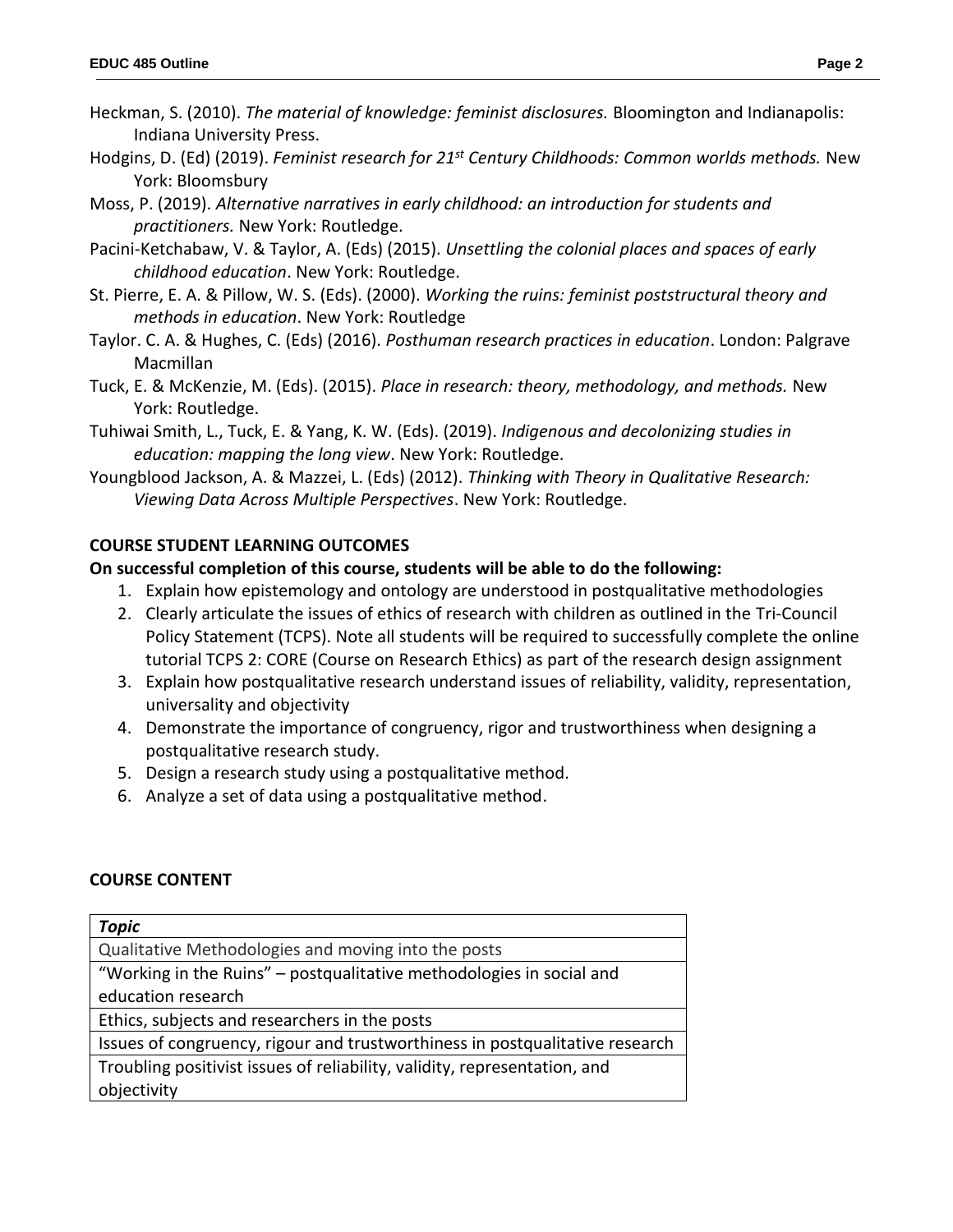| Overview of different postqualitative methods (e.g. decolonizing methods,   |  |  |  |
|-----------------------------------------------------------------------------|--|--|--|
| multispecies ethnography, a/r/tography, queer/queering methods and          |  |  |  |
| narratives/writing)                                                         |  |  |  |
| Data Analysis - Plugging in Theory                                          |  |  |  |
| The troubling application, universality and other sticky issues of research |  |  |  |
| when it comes to sharing your findings                                      |  |  |  |

#### **EVALUATION PROFILE**

*.*

| Data Analysis: Plugging in theory | 10 to 35% |
|-----------------------------------|-----------|
| Paper on Congruency in Research   | 10 to 35% |
| Research Design Project           | 10 to 35% |

 **TOTAL 100%**

#### **GRADING PROFILE**

|  |                                        | $  A + = 90 - 100   B + = 77 - 79   C + = 67 - 69   D = 50 - 59$ |  |
|--|----------------------------------------|------------------------------------------------------------------|--|
|  |                                        | A = 85-89   B = 73-76   C = 63-66   F = 0-49                     |  |
|  | $A- = 80-84$ $B- = 70-72$ $C- = 60-62$ |                                                                  |  |

#### **Incomplete Grades**

*.*

Grades of Incomplete "I" are assigned only in exceptional circumstances when a student requests extra time to complete their coursework. Such agreements are made only at the request of the student, who is responsible to determine from the instructor the outstanding requirements of the course.

#### **Late Assignments**

Assignments are due at the beginning of the class on the due date listed. If you anticipate handing in an assignment late, please consult with your instructor beforehand.

## **Missed Exams/Quizzes/Labs etc.**

Make-up exams, quizzes and/or tests are given at the discretion of the instructor. They are generally given only in medical emergencies or severe personal crises. Some missed labs or other activities may not be able to be accommodated. Please consult with your instructor.

**Attendance** *Policy S1990-01: "In all cases, the attendance expectations and any penalties for missing instructional activities shall be clearly articulated on the course outline." Clearly indicate the penalty, if any, for missed classes, including the calculation process. Include a statement such as the following:* Students are expected to attend all classes and associated activities.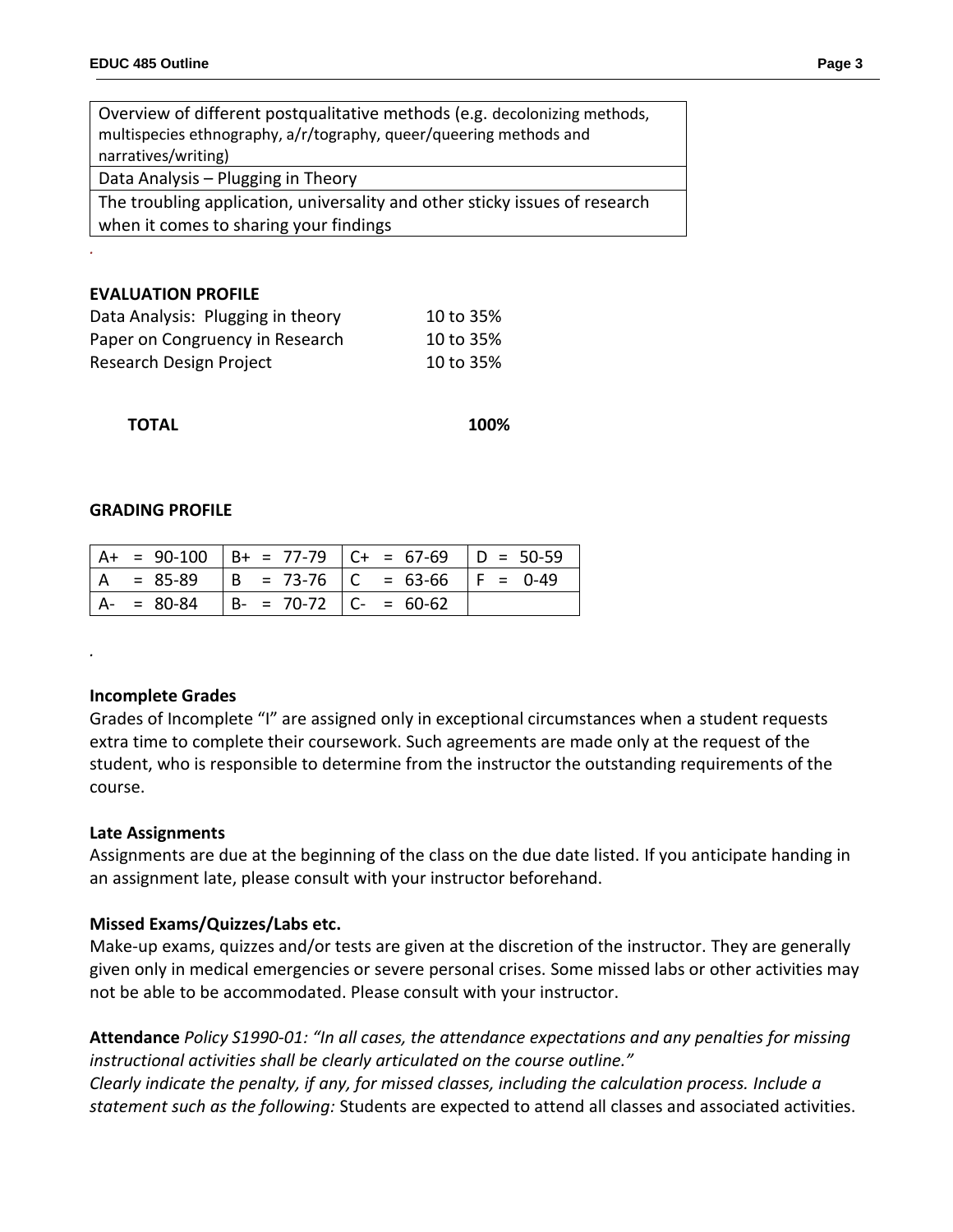# **English Usage** *Include a statement such as the following:*

Students are expected to proofread all written work for any grammatical, spelling and stylistic errors. Instructors may deduct marks for incorrect grammar and spelling in written assignments. **Electronic Devices** *Include a statement of your policy on the use of laptops and other electronic devices in your classroom. Exceptions must be made for students with a documented disability and/or supported by the Accessibility Services. Include a statement such as the following:* Students may use electronic devices during class for note-taking only.

**On-line Communication (email Moodle etc.)** *Outline your policy regarding email use, including expectation for response time if so desired. Include a statement such as the following:* Outside of the classroom, instructors will (if necessary) communicate with students using either their official Capilano University email or Moodle; please check both regularly. Official communication between Capilano University and students is delivered to students' Capilano University email addresses only.

# **UNIVERSITY OPERATIONAL DETAILS (must be included on all course outlines)**

## **Tools for Success**

Many services are available to support student success for Capilano University students. A central navigation point for all services can be found at:<https://www.capilanou.ca/student-life/>

# **Capilano University Security: download the [CapU Mobile Safety App](https://www.capilanou.ca/student-life/support--wellness/safety--security/capu-safe-app/)**

# **Policy Statement (S2009-06)**

Capilano University has policies on Academic Appeals (including appeal of final grade), Student Conduct, Academic Integrity, Academic Probation and other educational issues. These and other policies are available on the University website.

# **Academic Integrity (S2017-05)**

"*All Course Outlines must provide students with a clear definition of academic dishonesty, including cheating and plagiarism, and a statement of the sanctions for academic dishonesty, which the department/instructor may apply."*

Any instance of academic dishonesty or breach of the standards of academic integrity is serious and students will be held accountable for their actions, whether acting alone or in a group. See policy and procedures S2017-05 Academic Integrity for more information: [https://www.capilanou.ca/about](https://www.capilanou.ca/about-capu/governance/policies/)[capu/governance/policies/](https://www.capilanou.ca/about-capu/governance/policies/)

Violations of academic integrity, including dishonesty in assignments, examinations, or other academic performances, are prohibited and will be handled in accordance with the Student Academic Integrity Procedures.

**Academic dishonesty** is any act that breaches one or more of the principles of academic integrity. Acts of academic dishonesty may include but are not limited to the following types: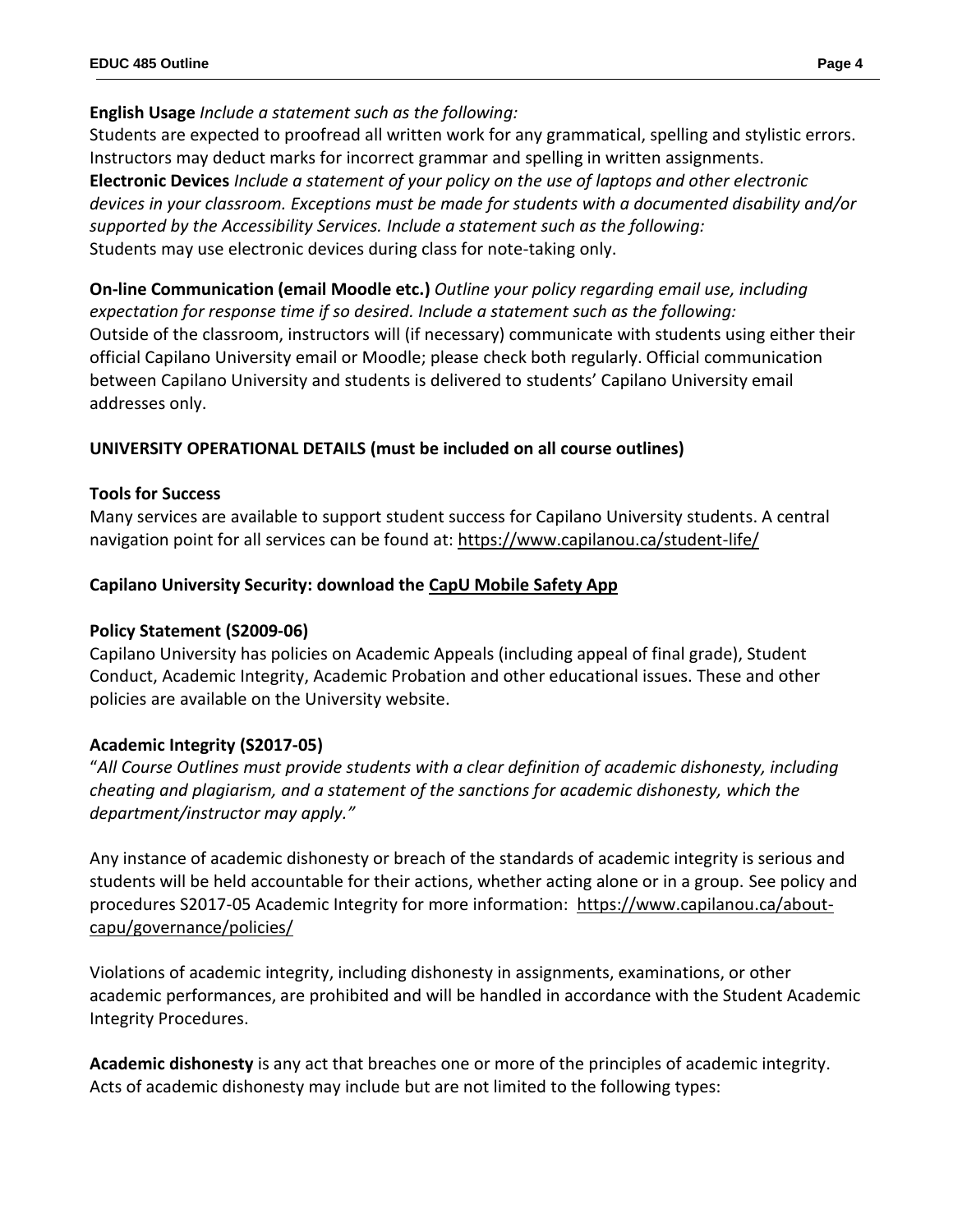**Cheating**: Using or providing unauthorized aids, assistance or materials while preparing or completing assessments, or when completing practical work (in clinical, practicum, or lab settings), including but not limited to the following:

- Copying or attempting to copy the work of another during an assessment;
- Communicating work to another student during an examination;
- Using unauthorized aids, notes, or electronic devices or means during an examination;
- Unauthorized possession of an assessment or answer key; and/or,
- Submitting of a substantially similar assessment by two or more students, except in the case where such submission is specifically authorized by the instructor.

**Fraud**: Creation or use of falsified documents.

**Misuse or misrepresentation of sources**: Presenting source material in such a way as to distort its original purpose or implication(s); misattributing words, ideas, etc. to someone other than the original source; misrepresenting or manipulating research findings or data; and/or suppressing aspects of findings or data in order to present conclusions in a light other than the research, taken as a whole, would support.

**Plagiarism**: Presenting or submitting, as one's own work, the research, words, ideas, artistic imagery, arguments, calculations, illustrations, or diagrams of another person or persons without explicit or accurate citation or credit.

**Self-Plagiarism**: Submitting one's own work for credit in more than one course without the permission of the instructors, or re-submitting work, in whole or in part, for which credit has already been granted without permission of the instructors.

**Prohibited Conduct**: The following are examples of other conduct specifically prohibited:

- Taking unauthorized possession of the work of another student (for example, intercepting and removing such work from a photocopier or printer, or collecting the graded work of another student from a stack of papers);
- Falsifying one's own and/or other students' attendance in a course;
- Impersonating or allowing the impersonation of an individual;
- Modifying a graded assessment then submitting it for re-grading; or,
- Assisting or attempting to assist another person to commit any breach of academic integrity.

## **Sexual Violence and Misconduct**

All Members of the University Community have the right to work, teach and study in an environment that is free from all forms of sexual violence and misconduct. Policy B401 defines sexual assault as follows:

Sexual assault is any form of sexual contact that occurs without ongoing and freely given consent, including the threat of sexual contact without consent. Sexual assault can be committed by a stranger, someone known to the survivor or an intimate partner.